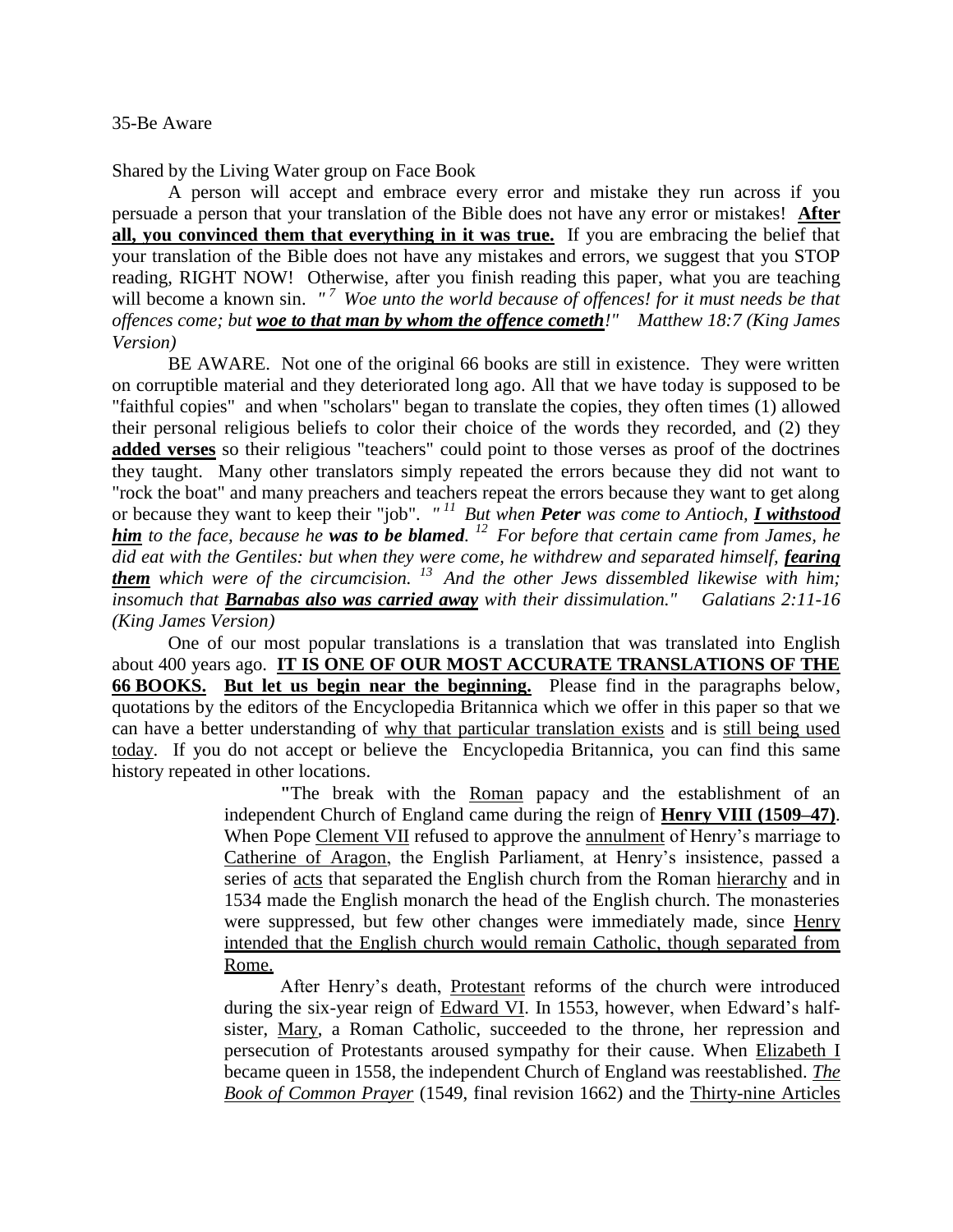(1571) became the standards for liturgy and [doctrine.](https://www.britannica.com/topic/doctrine) (In 2000 the church introduced *Common Worship*, a collection of services and prayers, as the official [alternative](https://www.merriam-webster.com/dictionary/alternative) to *The Book of Common Prayer* for congregations favouring a more "modern" liturgy.)

In the 17th century the Puritan movement led to the [English Civil Wars](https://www.britannica.com/event/English-Civil-Wars) (1642–51) and the Commonwealth (1649–60). The monarchy and the Church of England were repressed, but both were restored in 1660.

The Evangelical movement in the 18th century emphasized the Protestant heritage of the church, while the [Oxford Movement](https://www.britannica.com/event/Oxford-movement) in the 19th century emphasized the Roman Catholic heritage. These two attitudes have continued in the church and are sometimes referred to as Low Church and High Church, respectively. Since the 20th century the church has been active in the [ecumenical](https://www.britannica.com/topic/ecumenism)  [movement.](https://www.britannica.com/topic/ecumenism)

The Church of England has maintained the Episcopal form of government. It is divided into two provinces, [Canterbury](https://www.britannica.com/topic/archbishop-of-Canterbury) and York, each headed by an [archbishop,](https://www.britannica.com/topic/archbishop) with Canterbury taking [precedence](https://www.merriam-webster.com/dictionary/precedence) over York. Provinces are divided into dioceses, each headed by a bishop and made up of several parishes.

[Women](https://www.britannica.com/topic/women) deacons, known originally as deaconesses and serving basically as assistants to priests, were first ordained by the Church of England in 1987, allowing them to perform virtually all clerical functions except the celebration of the [Eucharist.](https://www.britannica.com/topic/Eucharist) The church voted in 1992 to ordain women as priests; the first [ordination,](https://www.britannica.com/topic/ordination) of 32 women, took place in 1994 at Bristol Cathedral. Following an intense debate, the church voted in 2008 to [consecrate](https://www.merriam-webster.com/dictionary/consecrate) women as bishops, a decision upheld by a church [synod](https://www.britannica.com/topic/synod) in 2010. In 2012 the lower house of the General Synod, the church's governing body, defeated a bill that would have authorized the installation of women as bishops. In 2014, however, all three houses of the General Synod passed a bill authorizing the installation of women as bishops. The bill was approved by the church's most senior officials—the [archbishops of Canterbury](https://www.britannica.com/topic/archbishop-of-Canterbury) and of [York—](https://www.britannica.com/place/York-England)later that year. The first woman bishop of the Church of England, the Rev. Libby Lane, was [consecrated](https://www.merriam-webster.com/dictionary/consecrated) in January 2015.

Homosexuals in celibate [civil unions](https://www.britannica.com/topic/civil-union) were first ordained as priests in 2005 and were permitted to become bishops in 2013. Later that year the [House of](https://www.britannica.com/topic/House-of-Commons-British-government)  [Commons](https://www.britannica.com/topic/House-of-Commons-British-government) passed legislation that would legalize [same-sex marriages](https://www.britannica.com/topic/same-sex-marriage) but prevent the Church of England from performing them.**"**

**"King James Version (KJV)**, also called **Authorized Version** or **King James Bible**, English translation of the [Bible](https://www.britannica.com/topic/Bible) published in 1611 under the [auspices](https://www.merriam-webster.com/dictionary/auspices) of King [James I](https://www.britannica.com/biography/James-I-king-of-England-and-Scotland) of England. The translation had a marked influence on English literary style and was generally accepted as the standard English Bible from the mid-17th to the early 20th century.

The reign of Queen [Elizabeth I](https://www.britannica.com/biography/Elizabeth-I) (1558–1603) succeeded in imposing a high degree of uniformity upon the [Church of England.](https://www.britannica.com/topic/Church-of-England) [Protestantism](https://www.britannica.com/topic/Protestantism) was reinstated as the official religion of England after the short reign of [Mary I](https://www.britannica.com/biography/Mary-I) (1553–58), who had attempted to restore [Roman Catholicism](https://www.britannica.com/topic/Roman-Catholicism) in the country. In 1604, soon after James's coronation as king of England, a conference of churchmen requested that the English Bible be revised because existing translations "were corrupt and not answerable to the truth of the original." The Great Bible that had been authorized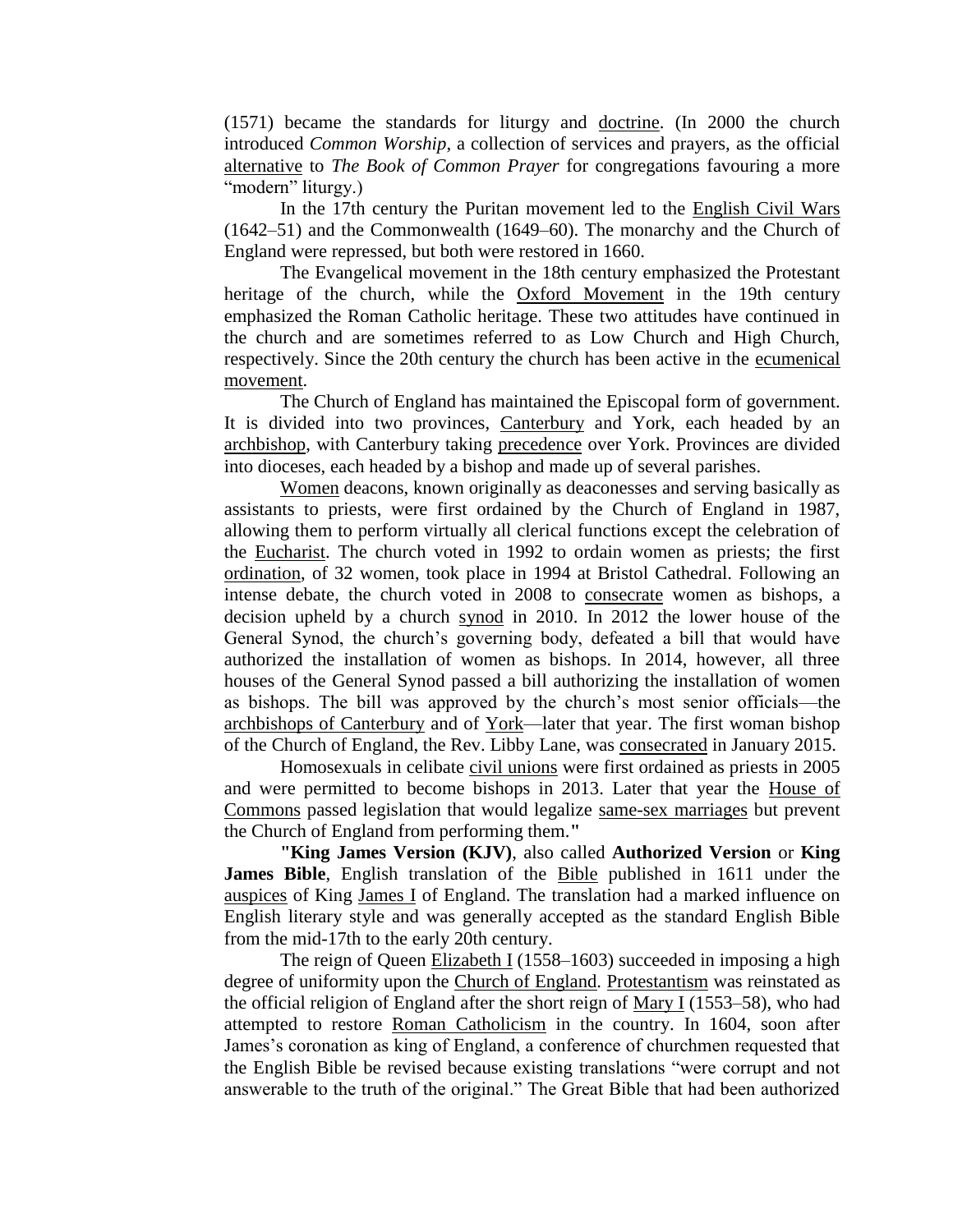by [Henry VIII](https://www.britannica.com/biography/Henry-VIII-king-of-England) (1538) enjoyed some popularity, but its successive editions contained several inconsistencies. The Bishops' Bible (1568) was well regarded by the clergy but failed to gain wide acceptance or the official authorization of Elizabeth. The most popular English translation was the [Geneva Bible](https://www.britannica.com/topic/Geneva-Bible) (1557; first published in England in 1576), which had been made in [Geneva](https://www.britannica.com/place/Geneva-Switzerland) by English Protestants living in exile during Mary's persecutions. Never authorized by the crown, it was particularly popular among Puritans but not among many moreconservative clergymen.

Given the perceived need for a new authorized translation, James was quick to appreciate the broader value of the proposal and at once made the project his own. By June 30, 1604, James had approved a list of 54 revisers, although [extant](https://www.merriam-webster.com/dictionary/extant) records show that 47 scholars actually participated. They were organized into six companies, two each working separately at Westminster, [Oxford,](https://www.britannica.com/place/Oxford-England) and Cambridge on sections of the Bible assigned to them. [Richard Bancroft](https://www.britannica.com/biography/Richard-Bancroft) (1544– 1610), [archbishop of Canterbury,](https://www.britannica.com/topic/archbishop-of-Canterbury) served as overseer and established doctrinal conventions for the translators. The new Bible was published in 1611. **"**

We shared in the beginning of this paper that when "scholars" began to translate the copies, they often times (1) allowed their personal religious beliefs to color their choice of the words they recorded, and (2) they added verses so their religious "teachers" could point to those verses as proof of the doctrines they taught. The King James Translation, for example, was translated by ex-Catholic scholars who belonged to the Church of England or the Episcopal "church". Since the Church of England was only the Roman Catholic Church that had been separated from Rome's control and given a different name and a different head, it retained all the doctrines, faith, pomp, ceremonies, holy days and traditions. Among those doctrines was their belief that **you had to be baptized by their "church" in order for you to gain salvation.** So those Episcopal "scholars" added verses nine through twenty to the Book of Mark, chapter sixteen. Those verses are not found in the oldest Greek copies of the New Testament. That enabled their teachers to be able to tell the people that Jesus Christ taught, "<sup>16</sup> He that believeth *and is baptized shall be saved; but he that believeth not shall be damned." Mark 16:16 (King James Version)* 

Do you believe that Jesus Christ taught that you had to be baptized to be saved? Imagine a young convert or a potential convert reading Mark 16:16 alone during a daily devotional. Many of them will wander why you told them that you **were not** saved because of baptism! After all, you had told them that that a translation into English by a group of ex-Catholic, Church of England scholars was errorless and there, in their translation, they find, " *He that believeth and is baptized shall be saved"*! Please recall that Jesus Christ said, *" <sup>7</sup>Woe unto the world because of offences! for it must needs be that offences come; but woe to that man by whom the offence cometh!"* And if that new convert went out to witness to someone about salvation, what do you think they will tell that person that God's plan of salvation is, based upon what they just read in their "errorless " translation?

Adding the verses in 1611 that we find in Mark 16:9-20 also gave the translators credibility for their sunrise celebration of Ishtar day. Their teachers were then able to teach the people that they should have sunrise services every year to celebrate the sunrise resurrection of their savior. *" <sup>13</sup>He said also unto me, Turn thee yet again, and thou shalt see greater abominations that they do. <sup>14</sup>Then he brought me to the door of the gate of the LORD'S house which was toward the north; and, behold, there sat women weeping for Tammuz. <sup>15</sup>Then said he*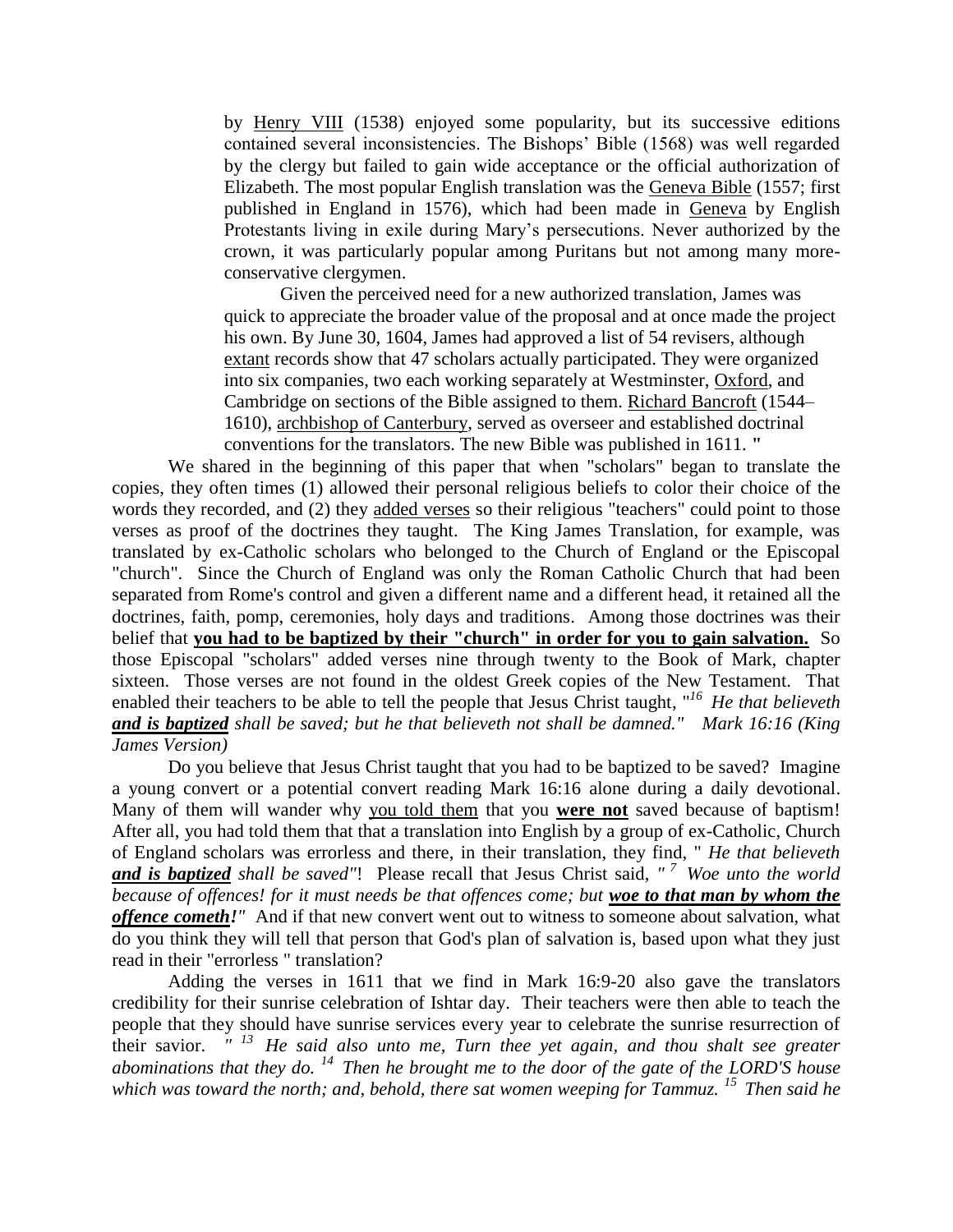*unto me, Hast thou seen this, O son of man? turn thee yet again, and thou shalt see greater abominations than these. <sup>16</sup>And he brought me into the inner court of the LORD'S house, and, behold, at the door of the temple of the LORD, between the porch and the altar, were about five and twenty men, with their backs toward the temple of the LORD, and their faces toward the east; and they worshipped the sun toward the east. <sup>17</sup>Then he said unto me, Hast thou seen this, O son of man? Is it a light thing to the house of Judah that they commit the abominations which they commit here? for they have filled the land with violence, and have returned to provoke me to anger: and, lo, they put the branch to their nose." Ezekiel 8:13-17 (King James Version)* 

Please note that Mark 16:9 is the **only** verse in the entire Bible that teaches that Jesus was risen early, the first day of the week. "<sup>9</sup> Now when Jesus was risen early the first day of the *week..." Mark 16:9 (King James Version)* In fact we know the first 12 hour period that the material body of Jesus Christ spent in the grave was the period we call "night". It does not matter what day you think Jesus Christ was crucified, you cannot have Him spend three nights and three days in the grave and be resurrected very early in the morning on any day of the week! Write it down and do the math**!!!**

Another shocking error that was ensconced throughout the King James translation and was copied in many later translations, was the mistranslation of the Greek word " $\dot{\alpha} \delta \eta \zeta$ " (pronounced "ha-dees" in English by most). " $\dot{\alpha} \delta \eta \zeta$ " (pronounced "ha-dees" in English by most) **is not** "HELL" (the Lake of Fire)!

We find the following observation in the book, "Hodge's Systematic Theology".

"The dead in the Old Testament are always spoken of as going to their fathers, as descending into "Sheol," *i.e.*, into the invisible state, which the Greeks called Hades. Sheol is represented as the general receptacle or abode of departed spirits, who were there in a state of consciousness; some in a state of misery, others in a state of happiness. In all these points the pagan idea of Hades corresponds to the Scriptural idea of Sheol. **All souls went into Hades, some dwelling in Tartarus, others in Elysium.** That the Hebrews regarded the souls of the dead as retaining their consciousness and activity is obvious from the practice of necromancy, and is confirmed by the fact of the appearance of Samuel to Saul, as recorded in [1 Samuel 28.](http://www.crossbooks.com/verse.asp?ref=1Sa+28) The representation given in [Isaiah 14](http://www.crossbooks.com/verse.asp?ref=Isa+14) of the descent of the King of Babylon, when all the dead rose to meet and to reproach him, takes for granted and authenticates the popular belief in the continued conscious existence of departed spirits."

We are in great danger when we repeat error that someone we highly respect shared with us because someone they highly respected shared it with them because someone they highly respected shared it with them because someone they highly respected shared it with them because someone they highly respected shared it with them.

Yes, one of the outstanding errors that is being propagated today is that Sheol (Hebrew) or Hades (Greek) is the Lake of Fire. **One of the best proofs** that Sheol is not the Lake of Fire is the fact that Job wanted the Lord to hide him in Sheol until the Lord's wrath was passed.

"<sup>7</sup> For there is hope of a tree, if it be cut down, that it will sprout again, And that the *tender branch thereof will not cease. <sup>8</sup>Though the root thereof wax old in the earth, And the stock thereof die in the ground; <sup>9</sup>Yet through the scent of water it will bud, And put forth boughs like a plant. <sup>10</sup>But man dieth, and is laid low: Yea, man giveth up the ghost, and where is he? <sup>11</sup> As the waters fail from the sea, And the river wasteth and drieth up; <sup>12</sup>So man lieth down and riseth not: Till the heavens be no more, they shall not awake, Nor be roused out of their sleep. <sup>13</sup>*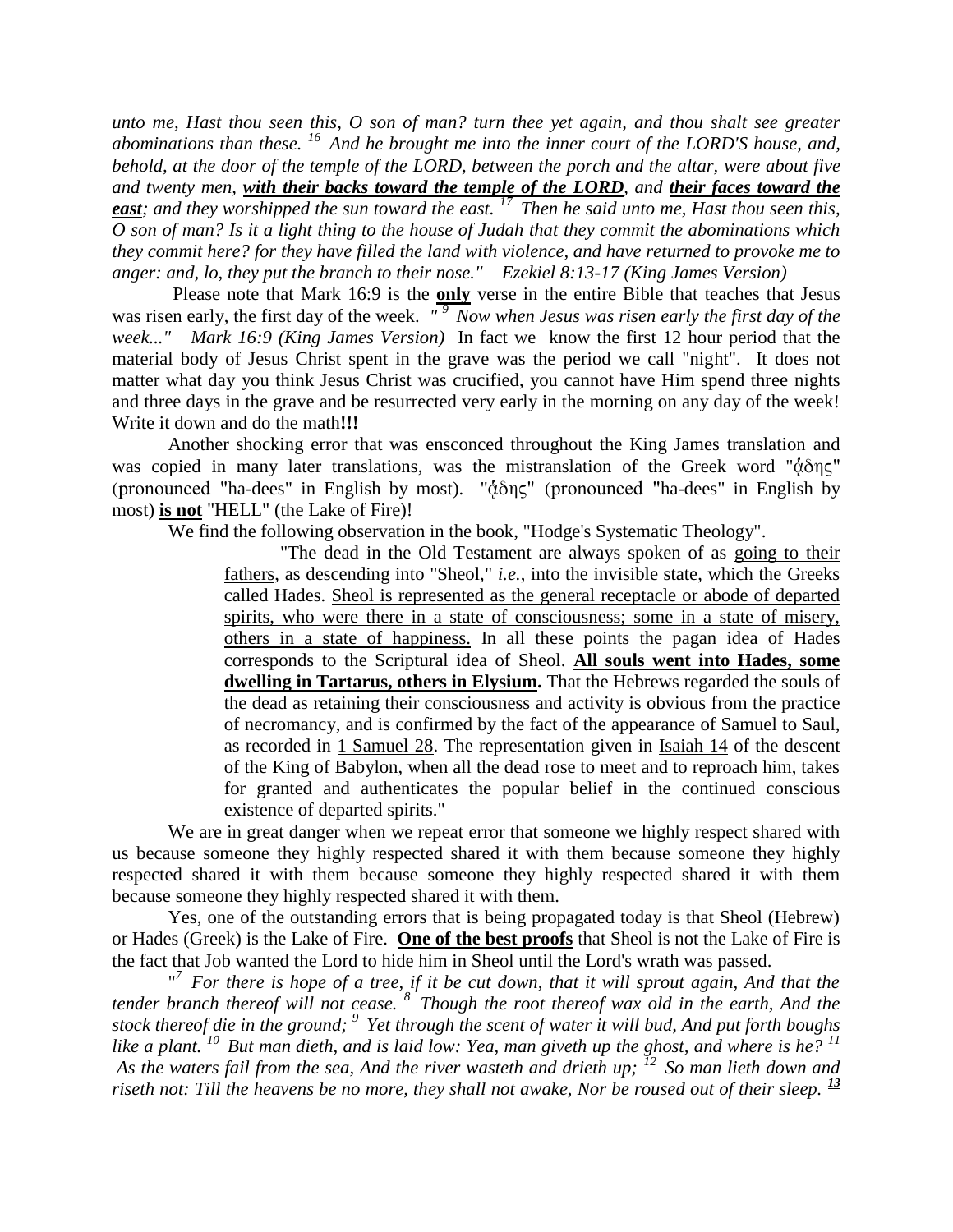*Oh that thou wouldest hide me in Sheol, That thou wouldest keep me secret, until thy wrath be past, That thou wouldest appoint me a set time, and remember me! <sup>14</sup>If a man die, shall he live again? All the days of my warfare would I wait, Till my release should come. <sup>15</sup>Thou wouldest call, and I would answer thee: Thou wouldest have a desire to the work of thy hands." Job 14:7-15 (American Standard Version)* 

Another proof that Sheol (Hebrew) or Hades (Greek) is not the Lake of Fire is the Greek word that Peter used in Peter 2:4-9 to describe the compartment where the fallen angels and the lost are **reserved** awaiting the White Throne Judgment.

<sup>*4</sup></sup> For if God did not spare the angels when they sinned, but condemned them to the</sup> chains of Tartarus and handed them over to be kept for judgment; <sup>5</sup>and if he did not spare the ancient world, even though he preserved Noah, a herald of righteousness, together with seven others, when he brought a flood upon the godless world; <sup>6</sup>and if he condemned the cities of Sodom and Gomorrah (to destruction), reducing them to ashes, making them an example for the godless (people) of what is coming; <sup>7</sup>and if he rescued Lot, a righteous man oppressed by the licentious conduct of unprincipled people <sup>8</sup>(for day after day that righteous man living*  among them was tormented in his righteous soul at the lawless deeds that he saw and heard),

*then the Lord knows how to rescue the devout from trial and to keep the unrighteous under punishment for the day of judgment, <sup>10</sup>and especially those who follow the flesh with its depraved desire and show contempt for lordship." 2nd Peter 2:4-10 (The New American Bible) " <sup>6</sup>And the angels who did not keep their proper domain, but left their own abode, He* 

*has reserved in everlasting chains under darkness for the judgment of the great day; <sup>7</sup>as Sodom and Gomorrah, and the cities around them in a similar manner to these, having given themselves over to sexual immorality and gone after strange flesh, are set forth as an example, suffering the vengeance of eternal fire. Jude 1:6-7 (The New King James Version)*

<sup>*41</sup></sup> Then shall he say also unto them on the left hand, Depart from me, ye cursed, into</sup> everlasting fire, prepared for the devil and his angels:..." Matthew 25:41a (The King James Version)*

May we call your attention to the fact that Peter shared in 2nd Peter 2:4-10 (printed above) that the fallen angels are being kept in a compartment called Tartarus where they are being reserved for judgment (The White Throne Judgment). You can easily check this out if you consult a good concordance such as Strong's Exhaustive Concordance Of The Bible or Young's Analytical Concordance To The Bible. Either of these will allow you to find the Hebrew or Greek words that were translated into English in order to compose a translation we call "the King James Bible". First, you will find that the Greek word in 2nd Peter 2:4, **"ταρταρόω"**, was erroneously translated "hell" in **most** translations. Second, you will find in Matthew 5:30 and Mark 9:43-47 Jesus Christ used the Greek word **"γέεννα"** when He referred to the final location of eternal punishment, the Lake of Fire. Yet, when He told about the rich man who was in torments (Luke 16:19-31 printed below), He said the rich man was in **αδης**, an entirely different place from **γέεννα**, the Lake of Fire.

The Lake of Fire and the White Throne Judgment are described in Revelation, chapter 20. *" <sup>11</sup>And I saw a great white throne, and him that sat on it, from whose face the earth and the heaven fled away; and there was found no place for them. <sup>12</sup>And I saw the dead, small and great, stand before God; and the books were opened: and another book was opened, which is the book of life: and the dead were judged out of those things which were written in the books, according to their works. <sup>13</sup>And the sea gave up the dead which were in it; and death and hell*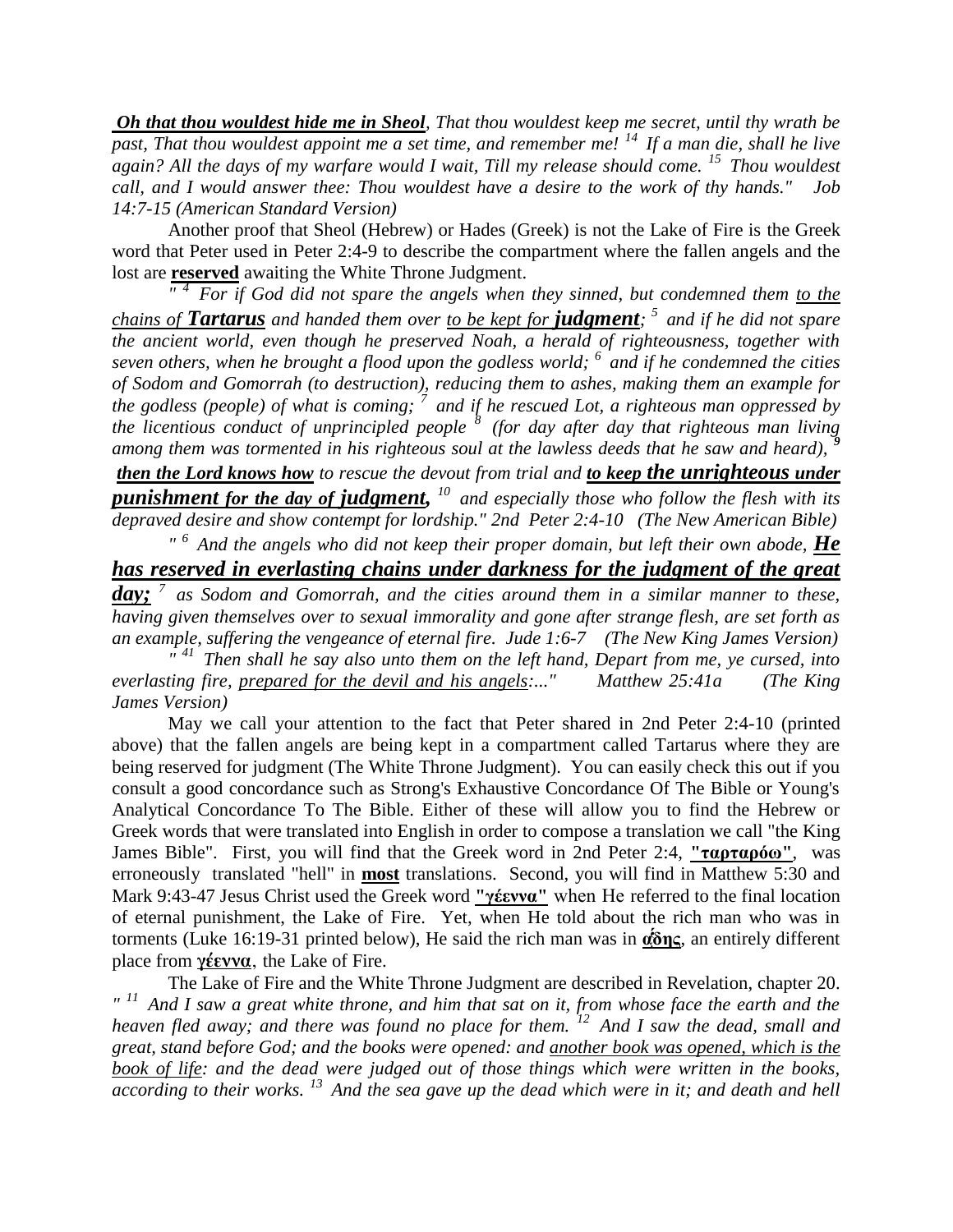*delivered up the dead which were in them: and they were judged every man according to their works. <sup>14</sup>And death and hell were cast into the lake of fire. This is the second death. <sup>15</sup>And whosoever was not found written in the book of life was cast into the lake of fire." Revelation 20:11-15 (The King James Version)*

In addition, Peter said the unrighteous are also kept **under punishment** for the day of judgment (The White Throne Judgment). Peter, under the inspiration of the Holy Spirit, did not say that the fallen angels and the unrighteous (the lost) have been thrown into **γέεννα**, the final location of eternal punishment, the Lake of Fire. Peter recorded, rather, that the fallen angels and the unrighteous (the lost) have been thrown into **"ταρταρόω"** where they are reserved for judgment.

That means when a person's material body dies **before** they ask Jesus Christ to pay their sin debt, their spiritual body goes to Tartaroo or Tartarus where they are **kept under punishment for the day of judgment** (The White Throne Judgment). For more information of the state of those who accepted Jesus Christ as their Savior before they died, please read the paper "03-Future Things-The Catching Up-Where Are The Saved." on our website, [http://www.bayourouge.net.](http://www.bayourouge.net/)

*<sup>19</sup> "There was a rich man who was dressed in purple and fine linen and lived in luxury every day. <sup>20</sup>At his gate was laid a beggar named Lazarus, covered with sores <sup>21</sup>and longing to eat what fell from the rich man's table. Even the dogs came and licked his sores. <sup>22</sup>"The time came when the beggar died and the angels carried him to Abraham's side. The rich man also died and was buried. <sup>23</sup>In Hades, where he was in torment, he looked up and saw Abraham far away, with Lazarus by his side. <sup>24</sup>So he called to him, 'Father Abraham, have pity on me and send Lazarus to dip the tip of his finger in water and cool my tongue, because I am in agony in this fire.' <sup>25</sup>"But Abraham replied, 'Son, remember that in your lifetime you received your good things, while Lazarus received bad things, but now he is comforted here and you are in agony. <sup>26</sup>And besides all this, between us and you a great chasm has been set in place, so that those who want to go from here to you cannot, nor can anyone cross over from there to us. 27* 

*"He answered, 'Then I beg you, father, send Lazarus to my family, <sup>28</sup> for I have five brothers. Let him warn them, so that they will not also come to this place of torment.' <sup>29</sup>"Abraham replied, 'They have Moses and the Prophets; let them listen to them.' <sup>30</sup>" 'No, father Abraham,' he said, 'but if someone from the dead goes to them, they will repent.' <sup>31</sup>"He said to him, 'If they do not listen to Moses and the Prophets, they will not be convinced even if someone rises from the dead.' " Luke 16:19-31 (The New International Version)*

Jesus taught us several things in this passage. First, when a person dies they go to one of two compartments that are next to one another and **both of them are in Hades.** Jesus Christ referred to one of the compartments as the bosom of Abraham*.* When He spoke to the saved thief on the cross He called it Paradise. If you have not yet read the paper "03-Future Things-The Catching Up-Where Are The Saved.", we strongly recommend that you do so now. Among other things, you will see proofs that Jesus Christ did not empty Paradise when He ascended back to heaven and Paradise is still functioning today.

*" <sup>39</sup>Then one of the criminals who were hanged blasphemed Him, saying, "If You are the Christ, save Yourself and us." <sup>40</sup>But the other, answering, rebuked him, saying, "Do you not even fear God, seeing you are under the same condemnation? <sup>41</sup>And we indeed justly, for we receive the due reward of our deeds; but this Man has done nothing wrong." <sup>42</sup>Then he said to Jesus, "Lord, remember me when You come into Your kingdom." <sup>43</sup>And Jesus said to him,*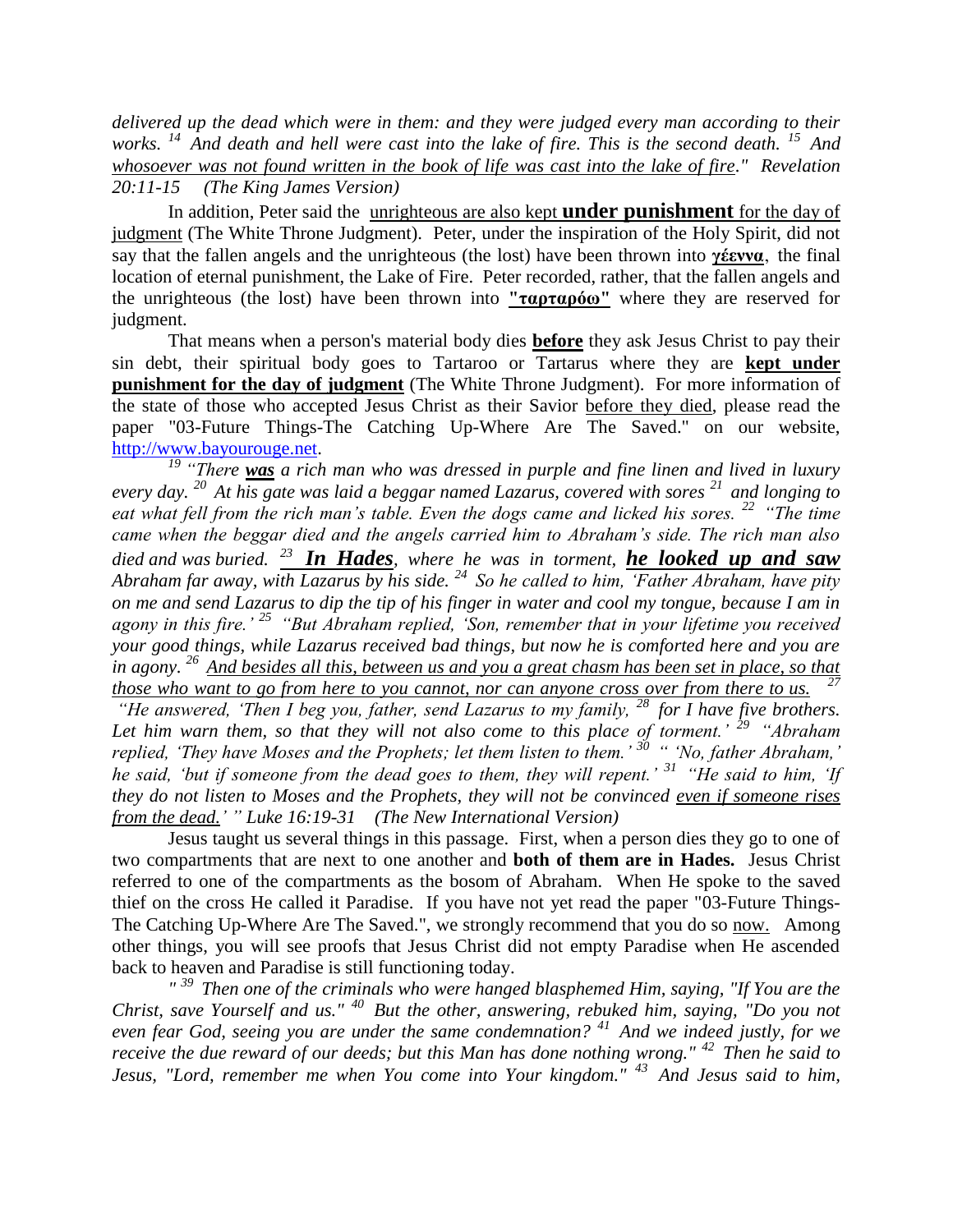*"Assuredly, I say to you, today you will be with Me in Paradise." Luke 23:39-43 (The New King James Version)*

The second thing Jesus taught us in this passage was that people in one of the compartments were in torments. "*<sup>22</sup>When the poor man died, he was carried away by angels to the bosom of Abraham. The rich man also died and was buried, <sup>23</sup>and from the netherworld, where he was in torment, he raised his eyes and saw Abraham far off and Lazarus at his side. Luke 16:22-23 (New American Bible-United States Conference of Catholic Bishops)* 

The third thing Jesus taught us in this passage was that those in Tartarus, the compartment of torments, can see those in Paradise. On the other hand, we do not believe Lazarus could see the rich man in torments.

The fourth thing Jesus taught us in this passage was that there was a great chasm established between the two compartments and once you were in one of them, you never go into the other one. Read it for yourself in your own Bible in Luke 16:19-31.

So, in conclusion, John's description of the White Throne Judgment in Revelation 20:11- 15 answers the question of where the lost go when their material body returns to the dust.

*" <sup>11</sup>And I saw a great white throne, and him that sat on it, from whose face the earth and the heaven fled away; and there was found no place for them.* <sup>12</sup> And I saw the dead, small and *great, stand before God; and the books were opened: and another book was opened, which is the book of life: and the dead were judged out of those things which were written in the books, according to their works. <sup>13</sup>And the sea gave up the dead which were in it; and death and hell*  (translated from the Greek word **α** or Hades-the place of the departed dead) *delivered up the dead which were in them: and they were judged every man according to their works. <sup>14</sup>And death and hell were cast into the lake of fire. This is the second death. <sup>15</sup>And whosoever was not found written in the book of life was cast into the lake of fire. Revelation 20:11-15 (The King James Version)*

Since the compartment Paradise will be emptied at the catching up (the Rapture), there will only be one compartment left in Sheol/Hades that is still inhabited, **"ταρταρόω"** (Tartarus). That compartment is the place that Peter wrote about in 2nd Peter 2:4-10. According to the apostle Peter, Tartarus is the place of torments where the fallen angels and the lost are kept in reserve awaiting the White Throne Judgment. **The grave** (the abiding place of **the material bodies of the lost**) and **Sheol/Hades** (the abiding place of **the spiritual bodies of the lost**) will deliver up their inhabitants and at the White Throne Judgment the material body and the spiritual body of a lost person will be thrown into the Lake of Fire (Gehenna) where they will pay their sin debt for eternity. No, we do not understand how the Lord will reconstruct the material body of a "lost" person after it deteriorated long ago but God said He would, we believe it and that settles it!

If this seems unfair to you, please remember the excruciating death that the only Son of God suffered. The Lord offered to pay the sin debt of everyone who will end up in Gehenna but each one chooses, of their own free will, to either accept or to reject Jesus Christ's offer. Since every sin must be paid for, everyone who rejects Jesus Christ's offer, must pay their debt themselves.

These are just a few mistranslations and errors we find in our Bibles. Perhaps you noticed that a great deal of the scriptures in this paper were quoted from the King James Translation of 1611. **Why?** Because even though the King James Translation contains many mistranslations and errors, **it is still one of our most accurate translations!** That certainly does not speak well of many of our other translations, does it? So what should we do?